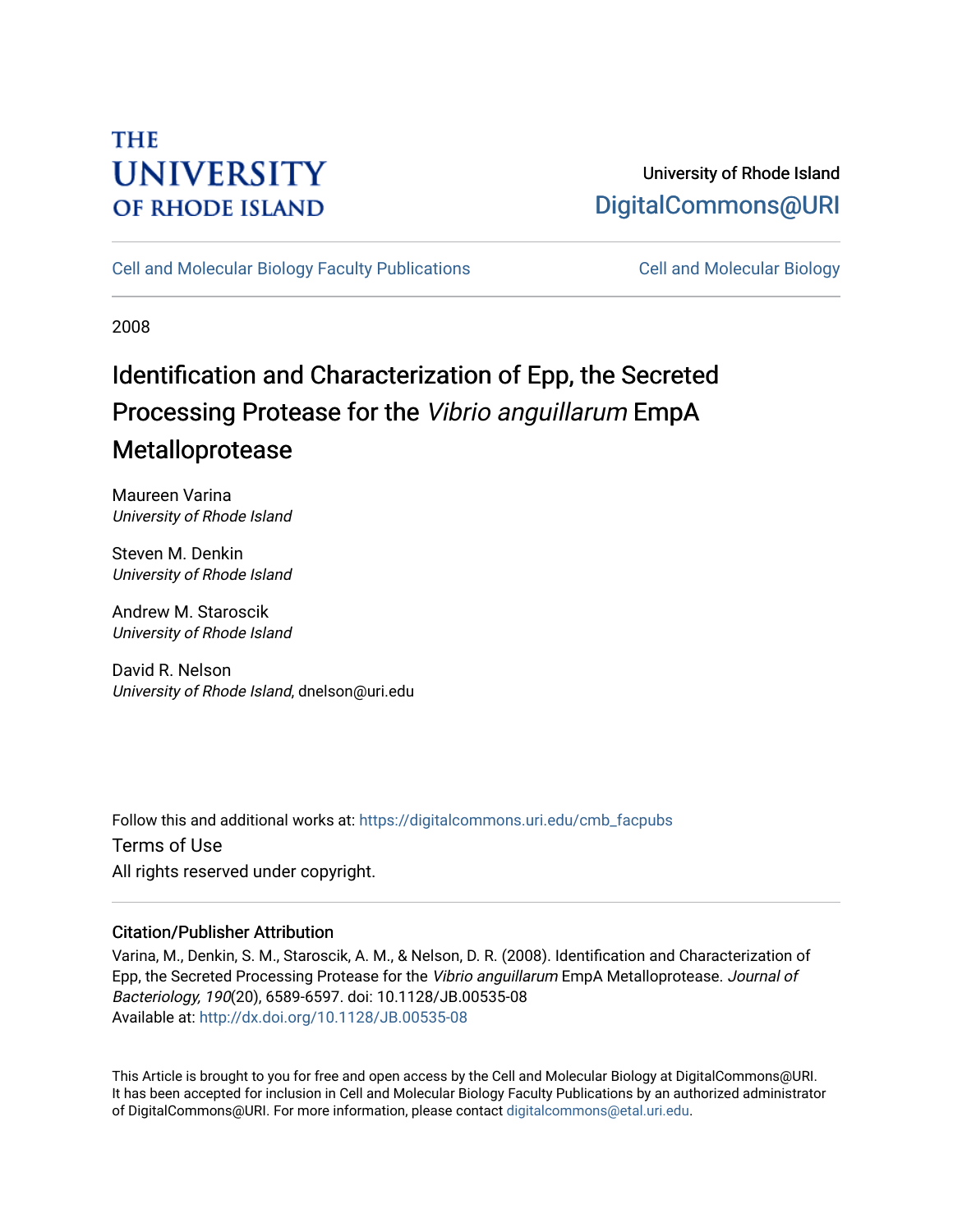### Identification and Characterization of Epp, the Secreted Processing Protease for the *Vibrio anguillarum* EmpA Metalloprotease

Maureen Varina, Steven M. Denkin, Andrew M. Staroscik, and David R. Nelson\*

*Department of Cell and Molecular Biology, University of Rhode Island, Kingston, Rhode Island*

Received 18 April 2008/Accepted 1 August 2008

**The zinc metalloprotease EmpA is a virulence factor for the fish pathogen** *Vibrio anguillarum***. Previous studies demonstrated that EmpA is secreted as a 46-kDa proenzyme that is activated extracellularly by the removal of an** -**10-kDa propeptide. We hypothesized that a specific protease is responsible for processing secreted pro-EmpA into mature EmpA. To identify the protease responsible for processing pro-EmpA, a minitransposon mutagenesis (using mini-Tn***10***Km) clone bank of** *V. anguillarum* **was screened for reduced protease activity due to insertions in undescribed genes. One mutant with reduced protease activity was identified. The region containing the mini-Tn***10***Km was cloned, sequenced, and found to contain** *epp***, an open reading frame encoding a putative protease. Further characterization of** *epp* **was done using strain M101, created by single-crossover insertional mutagenesis. Protease activity was absent in M101 cultures even when** *empA* **protease activity was induced by salmon gastrointestinal mucus. When the** *epp* **mutation was complemented with a wild-type copy of** *epp* **(M102), protease activity was restored. Western blot analysis of sterile filtered culture supernatants from wild-type (M93Sm) cells, M101 cells, and M102 cells revealed that only pro-EmpA was present in M101supernatants; both pro-EmpA and mature EmpA were detected in M93Sm and M102 supernatants. When sterile filtered culture supernatants from the** *empA* **mutant strain (M99) and M101 were mixed, protease activity was restored. Western blot analysis revealed that pro-EmpA in M101 culture supernatant was processed to mature EmpA only after mixing with M99 culture supernatant. These data show that Epp is the EmpA-processing protease.**

*Vibrio anguillarum*, a marine bacterium, is the causative agent of vibriosis, a systemic disease of both wild and cultured marine fish characterized by hemorrhagic septicemia (2). Outbreaks of vibriosis result in high mortalities among infected fish, and this disease continues to be a major obstacle for the aquaculture industry (2). *V. anguillarum* enters its fish host through the gastrointestinal (GI) tract and quickly colonizes this nutrient-rich environment (21, 22). Garcia et al. (9) have shown that *V. anguillarum* grows extremely well in salmon intestinal mucus and that mucus-grown cells specifically express a number of different proteins, including several outer membrane proteins (9) and the extracellular metalloprotease EmpA (7).

The zinc metalloprotease EmpA has been identified as a virulence factor for *V. anguillarum* and is important for virulence during infection of the GI tract of Atlantic salmon (*Salmo salar*) (7, 16, 19). In *V. anguillarum* wild-type strain M93Sm, EmpA is expressed during stationary phase when cells are incubated in Atlantic salmon GI mucus (6, 7). The creation of an *empA* null mutant (M99) by insertional mutagenesis showed that EmpA is responsible for the protease activity observed for wild-type strain M93Sm (7). However, EmpA activity is dependent on successful secretion and processing of the nascent protein to an active mature protease (16, 25).

According to Milton et al. (16), EmpA is synthesized as a 66.7-kDa preproenzyme. Sequence analysis predicts that the removal of both pre- and propeptides during secretion would

\* Corresponding author. Mailing address: Department of Cell and Molecular Biology, 117 Morrill Science Building, University of Rhode Island, Kingston, RI 02881. Phone: (401) 874-5902. Fax: (401) 874result in a mature protein with a molecular mass of 44.6 kDa. However, EmpA protease activity was repeatedly associated with a 36-kDa protein (16). This suggests that the 44.6-kDa protein undergoes further processing to a 36-kDa active form. Recently, Staroscik et al. (25) used Western blot analysis to study EmpA secretion in *V. anguillarum* culture supernatants. Using anti-LasB antibodies for detection, Western blot analysis revealed an  $\sim$ 46-kDa band in all culture supernatants as well as an  $\sim$ 36-kDa band that could be detected only in culture supernatants possessing protease activity  $(25)$ . The  $\sim$ 46- and  $\sim$ 36-kDa bands correspond to the sizes of the predicted secreted proenzyme and the mature protein, respectively (16). Staroscik et al. (25) also confirmed the presence of the cytoplasmic preproenzyme. It has been suggested that the activation of the proenzyme occurs after secretion by the removal of an  $\sim$ 10-kDa peptide. The protease responsible for the posttranslational modification of pro-EmpA to the mature enzyme has yet to be identified.

Multiple processing steps have been proposed for other metalloproteases, such as the hemagglutinin/protease (HA/protease) of *V. cholerae* (12), the Vvp protease of *V. vulnificus* (17), and the LasB elastase of *Pseudomonas aeruginosa* (16). In this study, we sought to further examine the processing of pro-EmpA to mature EmpA metalloprotease. Minitransposon mutagenesis (mini-Tn*10*Km) was used to create and screen for protease mutants. One mutant that exhibited a reduction in protease activity compared to wild-type protease activity was detected. The region surrounding this mutation in *V. anguillarum* was cloned and sequenced. One open reading frame was identified and mutated by insertional mutagenesis. The resulting strain was designated M101. Protease assays and Western blots were performed to determine changes in protease activity

6589

 $\sqrt[p]{}$  Published ahead of print on 8 August 2008.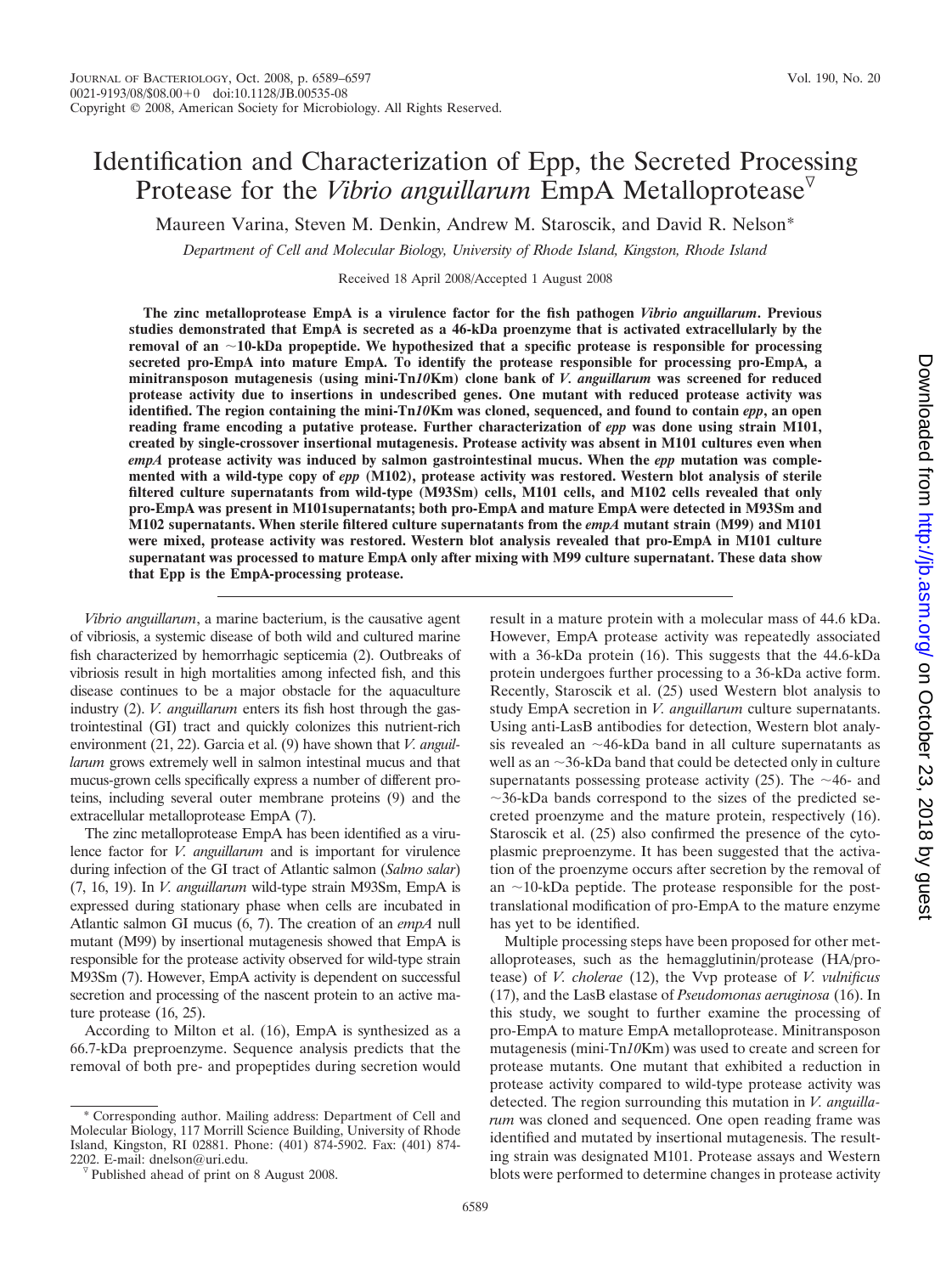| Strain or plasmid             | Characteristic(s)                                                                                                                                                  | Reference or source                  |  |
|-------------------------------|--------------------------------------------------------------------------------------------------------------------------------------------------------------------|--------------------------------------|--|
| <b>Strains</b>                |                                                                                                                                                                    |                                      |  |
| Vibrio anguillarum            |                                                                                                                                                                    |                                      |  |
| M93Sm                         | Spontaneous Sm <sup>r</sup> mutant of M93 (serotype J-O-1)                                                                                                         | 6                                    |  |
| M99                           | $Smr$ Cm <sup>r</sup> empA mutant; pNQEmpA insertion into empA                                                                                                     |                                      |  |
| MSD1                          | Sm <sup>r</sup> Km <sup>r</sup> epp mutant; mini-Tn10Km insertion into epp                                                                                         | This study                           |  |
| M101                          | $Smr$ Cm <sup>r</sup> epp mutant; pMV07 insertion into epp                                                                                                         | This study                           |  |
| M102                          | Sm <sup>r</sup> Cm <sup>r</sup> Tc <sup>r</sup> ; M101 complemented with pSUP202-epp                                                                               | This study                           |  |
| Escherichia coli              |                                                                                                                                                                    |                                      |  |
| $DH5\alpha$                   | $F^ \&$ 80dlacZ $\Delta M$ 15 $\&$ (lacZYA-argF)U169 recA1 endA1 hsdR17( $r_K^-$ m <sub>K</sub> <sup>+</sup> ) phoA supE44 $\lambda^-$<br>thi-1 gyr $A96$ rel $A1$ | Invitrogen                           |  |
| XL1MRF                        | recA1 endA1 gryA96 thi-1 hsdR17 supE44 relA1 (lac-pro) [F' proABlac1 lacZ $\Delta M$ 15 Tn10<br>$(Tc^r)$                                                           | Stratagene                           |  |
| <b>SM10</b>                   | <i>thi thr leu tonA lacY supE recA RP4-2-Tc::Mu::Km (<math>\pi</math>pir)</i>                                                                                      | 16                                   |  |
| <b>CC118</b>                  | <i><u>λpir</u></i> pLOFKm                                                                                                                                          | 13                                   |  |
| Plasmids                      |                                                                                                                                                                    |                                      |  |
| pBluescript SKII <sup>+</sup> | $Apr$ lacZ; pUC ORI                                                                                                                                                | Stratagene                           |  |
| pNQ705-1                      | Suicide vector, requires <i>pir</i> ; Cm <sup>r</sup>                                                                                                              | 16                                   |  |
| pSUP202                       | Shuttle vector; Tc <sup>r</sup> Ap <sup>r</sup> Cm <sup>r</sup>                                                                                                    | GenBank accession no.<br>AY428809; 7 |  |
| pMV01                         | $pBSK^+$ + MSD1 mini-Tn10Km fragment; Ap <sup>r</sup> Km <sup>r</sup>                                                                                              | This study                           |  |
| pMV07                         | $pNQ705 + epp$ fragment in SacI/XbaI site; Cm <sup>r</sup>                                                                                                         | This study                           |  |
| pSUP202-epp                   | epp inserted into Ap <sup>r</sup> cassette of pSUP202; Cm <sup>r</sup> Tc <sup>r</sup>                                                                             | This study                           |  |

and processing of EmpA from what was seen for wild-type strain M93Sm. These experiments led to the identification of a putative EmpA-processing protease gene (*epp*). Our results strongly suggest that *epp* is the protease responsible for the activation of pro-EmpA to the mature EmpA protease.

#### **MATERIALS AND METHODS**

**Bacterial strains and growth conditions.** Bacterial strains and plasmids used in this study are listed in Table 1. *V. anguillarum* cultures were routinely grown in Luria-Bertani broth plus 2% NaCl (LB20) (9, 27), supplemented with the appropriate antibiotics, on a rotary shaker at 27°C. Experimental media included LB20, nine-salt solution (NSS) (a carbon-, nitrogen-, and phosphorus-free salt solution; formula listed below  $[15]$ ), and NSS plus 200  $\mu$ g salmon GI mucus protein/ml (NSSM) (9). For experiments, 16- to 18-h cultures of *V. anguillarum* (grown at 27<sup>o</sup>C) were centrifuged (9,000  $\times$  g, 10 min, 4<sup>o</sup>C), washed twice with NSS (9), and resuspended at the appropriate cell densities in either LB20 or NSSM. Cell densities were determined by serial dilution and plating on LB20 agar plates. For *V. anguillarum* cultures, antibiotics were used at the following concentrations: 5  $\mu$ g/ml chloramphenicol (Cm<sup>5</sup>), 200  $\mu$ g/ml streptomycin (Sm<sup>200</sup>), 50 µg/ml kanamycin (Km<sup>50</sup>), 200 µg/ml ampicillin (Ap<sup>200</sup>), and 1 µg/ml tetracycline (Tc<sup>1</sup>). All *Escherichia coli* strains were routinely grown in Luria-Bertani broth plus 1% NaCl (LB10), supplemented with the appropriate antibiotics, on a rotary shaker at 37°C. For *E. coli* cultures, antibiotics were used at the following concentrations: 20  $\mu$ g/ml Cm (Cm<sup>20</sup>) and 20  $\mu$ g/ml Tc (Tc<sup>2</sup>).

**Preparation of NSS.** For 1 liter of medium, the following are included: 17.6 g sodium chloride (NaCl), 1.47 g sodium sulfate anhydrous (Na<sub>2</sub>SO<sub>4</sub>), 0.08 g sodium bicarbonate (NaHCO<sub>3</sub>), 0.25 g potassium chloride (KCl), 0.04 g potassium bromide (KBr), 1.87 g magnesium chloride (MgCl<sub>2</sub> · 6H<sub>2</sub>O), 0.41 g calcium chloride (CaCl<sub>2</sub>  $\cdot$  2H<sub>2</sub>O), 0.008 g strontium chloride (SrCl<sub>2</sub>  $\cdot$  6H<sub>2</sub>O), and 0.008 g boric acid  $(H_3BO_3)$ . Instructions are to heat while stirring to dissolve salts and to adjust the pH to 6.5 before autoclaving. The final pH is  $\sim$ 7.5.

**Mini-Tn***10***Km mutagenesis.** Mini-Tn*10*Km mutagenesis was carried out using the method developed by Herrero et al. (13), as modified by Rock and Nelson (23). Briefly, *V. anguillarum* M93Sm cells were mated with *E. coli* CC118 (*pir*) (pLOFKm) containing the mini-Tn $10$ Km. Aliquots (100  $\mu$ l) of the cell suspension were spread plated onto LB20 Sm<sup>200</sup> Km<sup>50</sup> plates to select for *V. anguillarum* mutants containing a mini-Tn*10*Km insertion (6, 13). *V. anguillarum* colonies able to grow on LB20  $\text{Sm}^{200}$  Km<sup>50</sup> were transferred onto replicate LB20  $\text{Sm}^{200}$  $\mathrm{Km}^{50}$  agar plates and NSSM-plus-1% skim milk agar plates, and protease activity was determined by measuring zones of proteolysis after 24 h at 27°C. Colonies that exhibited reduced protease activity on the NSSM-plus-1% skim milk agar

plates were picked from LB20 Sm<sup>200</sup> Km<sup>50</sup> replicate plates and retested for proteolytic activity on a second NSSM-plus-1% skim milk agar plate. Colonies that still showed reduced proteolytic activity were saved for further study.

**Preparation of mucus.** GI mucus was harvested from Atlantic salmon as previously described by Garcia et al. (9). Mucus was heat inactivated (100°C, 10 min) to destroy any inherent protease activity. The protein concentration in harvested mucus was determined using the Bradford assay (Bio-Rad Laboratories, Richmond, CA).

**DNA isolation.** Genomic DNA was isolated from *V. anguillarum* strains by use of the Qiagen DNeasy kit (Qiagen, Valencia, CA) according to the manufacturer's instructions. The purified genomic DNA was quantified spectrophotometrically by measuring absorption at 260 nm and 280 nm using an Ultrospec 4000 spectrophotometer (Pharmacia Biotech, Piscataway, NJ).

**Plasmid DNA isolation.** Plasmid DNA was isolated from bacterial strains by use of the Qiagen Qiaprep spin miniprep kit (Qiagen, Valencia, CA) according to the manufacturer's instructions. The purified plasmid DNA was quantified spectrophotometrically by measuring absorption at 260 nm and 280 nm using an Ultrospec 4000 spectrophotometer.

**Detection and quantification of protease activity.** The protease activity of culture supernatants was quantified using the azocasein method of Windle and Kelleher (28), as modified by Denkin and Nelson (6). Briefly, culture supernatant was incubated with azocasein (6 mg/ml) dissolved in Tris-HCl (50 mM [pH 8.0]) containing  $0.04\%$   $\mathrm{NaN}_3$  . Culture supernatant was prepared by centrifuging 1 ml of cells  $(12,000 \times g, 10 \text{ min})$ . Supernatant was removed and filtered through a  $0.22$ - $\mu$ m-pore-size cellulose-acetate filter. Filtered supernatant (100  $\mu$ l) was incubated for 30 min at  $27^{\circ}$ C with 100  $\mu$ l of azocasein solution. Reactions were terminated by the addition of trichloroacetic acid (TCA) (10% [wt/vol]) to a final concentration of 6.7% (wt/vol). The mixture was allowed to stand for 2 min and centrifuged (12,000  $\times$  g, 8 min) to remove unreacted azocasein, and supernatant containing azopeptides was suspended in 700  $\mu$ l of 525 mM NaOH. The absorbance of the azopeptide supernatant was measured at 442 nm. Protease activity units (U) were calculated with the following equation: U =  $[1,000 \text{ (OD}_{442})/\text{CFU}] \times$  $10^9$ , where  $OD_{442}$  is the optical density at 442 nm.

**Bacterial matings.** Bacterial matings were carried out using the procedure described by Milton et al. (16). Briefly, plasmids were introduced into *V. anguillarum* M93Sm from *E. coli* SM10 by conjugation using overnight cultures of *V. anguillarum* M93Sm and *E. coli* SM10 prepared and mixed at a ratio of 1:1 (recipient to donor) in NSS plus  $10 \text{ mM MgSO}_4$ . The cell suspension was vacuum filtered onto a  $0.22$ - $\mu$ m-pore-diameter nylon membrane, placed on an LB15 agar plate (LB-plus-1.5% NaCl), and allowed to incubate overnight at 27°C. Following incubation, the cells were removed from the filter by vigorous vortexing in NSS plus 10 mM MgSO<sub>4</sub>. Cell suspensions (100  $\mu$ l) were plated on LB20 Sm<sup>200</sup>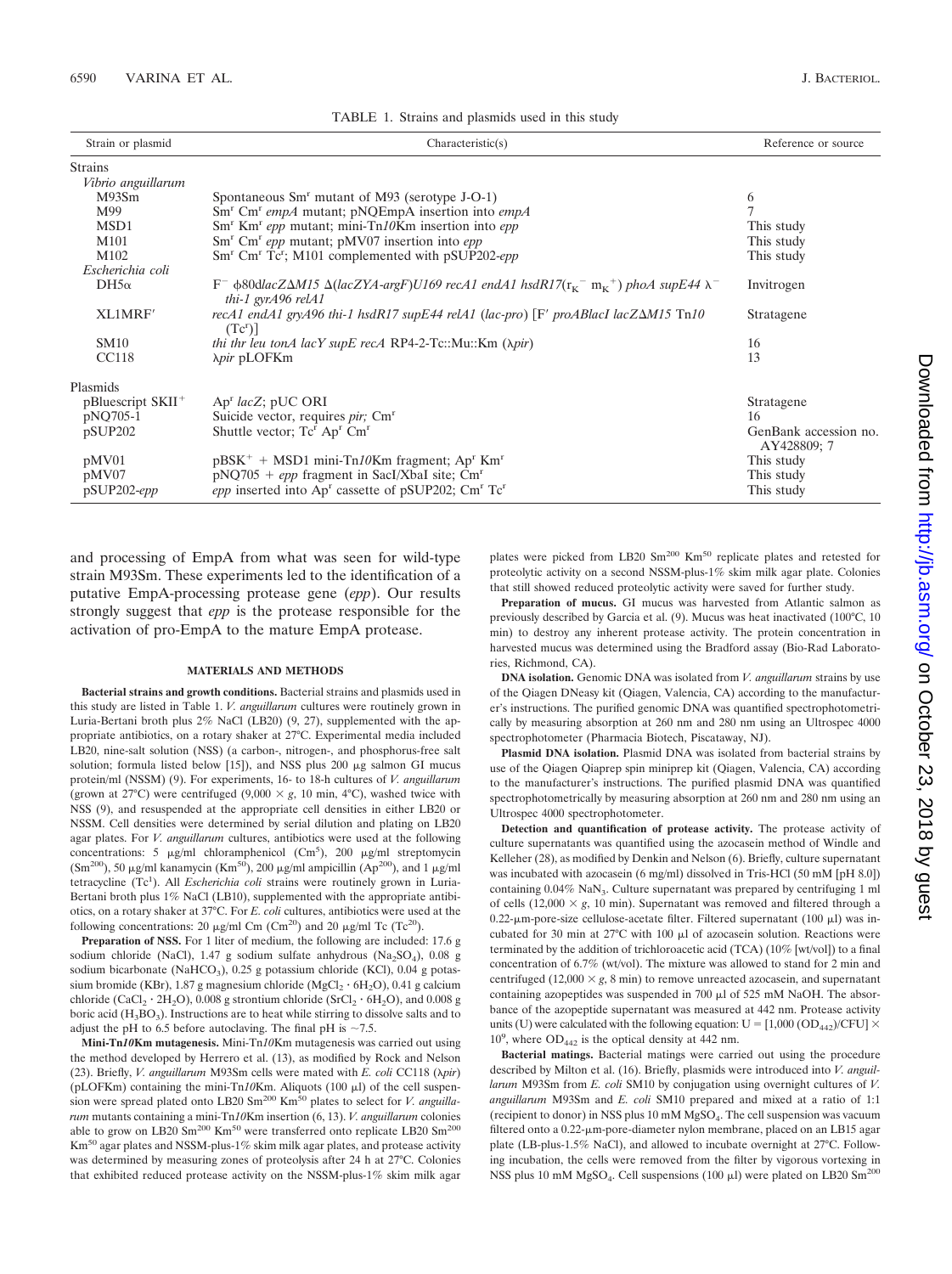|  |  |  | TABLE 2. Primers used in this study |  |  |  |  |
|--|--|--|-------------------------------------|--|--|--|--|
|--|--|--|-------------------------------------|--|--|--|--|

| Primer                 | Sequence $(5'$ to $3')^a$         | Target      |
|------------------------|-----------------------------------|-------------|
| KanD-S1                | GGTTTCATTTGATGCTCGATGAG           | $Kmr$ gene  |
| KanD-S2                | GATGTTGGACGAGTCGGAATCG            | $Kmr$ gene  |
| KanD-S3                | <b>CGCTACCTTTGCCATGTTTCAG</b>     | $Kmr$ gene  |
| KanD-S4                | <b>CGAGCAAGACGTTTCCCGTTG</b>      | $Kmr$ gene  |
| MT <sub>3</sub>        | GCGCAATTAACCCTCACTAAAGGG          | pBluescript |
| MT7                    | GCGTAATACGACTCACTATAGGGC          | pBluescript |
| $EmpA-F1$              | <b>TACAAATTAATTCTCATC</b>         | empA        |
| $EmpA-R1$              | <b>TGGCAAGAAAAGACTAG</b>          | empA        |
| EppF3                  | CTGCAGTGATTTAGGGGTAGTCAATGAAGATAA | epp         |
| EppR3                  | CTGCAGGGTTAAGTGATCAATCGCTTTAATTC  | epp         |
| SDeppF                 | GCTAGGAGCTCGCTATACAGGCCCTAATGGAGA | epp         |
| SDeppR                 | GCTAGTCTAGAAGCGTACTTTTTGTGCCTTGAA | epp         |
| pNQ706-R               | GCGTAACGGCAAAAGCACCGCCGGACATCA    | pNQ705-1    |
| $Epp$ (complement) $F$ | GCTAGCTGCAGCATTAATCGAACGAGGTGTGA  | epp         |
| $Epp$ (complement) $R$ | GCTAGCTGCAGTTAGCGCAGCAGCCAGAAT    | epp         |

*<sup>a</sup>* Restriction sites within primers are in boldface.

Cm<sup>5</sup> plus any additional antibiotics and incubated at 27°C until *V. anguillarum* colonies were observed (usually 24 to 48 h).

**Cloning methods.** The region containing the gene interrupted by mini-Tn $10$ Km mutagenesis was cloned into pBluescript SKII<sup>+</sup>. Briefly, genomic DNA from *V. anguillarum* mini-Tn*10*Km mutants was digested with SacI restriction endonuclease (Promega, Madison, WI) and then ligated into the SacI restriction site of pBluescript SKII<sup>+</sup>. The resulting ligated DNA was used to transform *E*. *coli* XL1MRF. Transformants were selected on LB10 agar plates supplemented with Km<sup>50</sup> and Ap<sup>200</sup>. Plasmid DNA was extracted from any resulting clones and checked for the presence of the mini-Tn*10*Km insertion by PCR, restriction digestion, and gel electrophoresis. Plasmid DNA from appropriate clones was sequenced by the Rhode Island Genomics and Sequencing Center (http://www .uri.edu/research/gsc/).

**PCR amplification.** All PCRs were done using *Taq* DNA polymerase (Qiagen) under the following conditions: 94°C for 5 min, 94°C for 30 s, 55 to 60°C for 1 min, and 70°C for 30 s. These steps were repeated for 30 cycles, with a final extension at 70°C for 10 min. All PCRs were carried out in a GeneAmp PCR system 9700 (Applied Biosystems, Foster City, CA). Modifications to the PCR cycle were dependent on the melting temperatures of the primers used and the lengths of the desired amplicons.

**Construction of pMV07.** The construction of pMV07 was carried out using the method described by Milton et al. (16), as modified by Rock and Nelson (23). Briefly, restriction sites (SacI and XbaI) were engineered into the PCR primers SD*epp*F and SD*epp*R, respectively (Table 2) and were used to amplify a 430-bp fragment of *epp* from *V. anguillarum* M93Sm genomic DNA starting at 479 bp from the 5' terminus of the *epp* gene. The amplified PCR product was digested with the restriction enzymes SacI and XbaI (Promega) and ligated using T4 DNA ligase (Promega) into the mobilizable suicide vector pNQ705, previously digested with SacI and XbaI, to yield pMV07. The resulting plasmid was then introduced into *E. coli* SM10 by electroporation transformation using a gene pulser (Bio-Rad, Richmond, CA). Transformants were incubated for 1 h at 37°C in a shaking water bath and plated onto LB agar plates containing Cm<sup>20</sup>. To confirm that the insert was successfully ligated into pNQ705, plasmid DNA was harvested from overnight *E. coli* cultures and then digested with SacI and XbaI, and the resulting DNA fragments were separated by electrophoresis through a 1.0% agarose gel in Tris-acetate EDTA (TAE) (3) buffer containing 0.2-µg/ml ethidium bromide run at 80 V for 1 h. Inserts were further verified by DNA sequencing (Rhode Island Genomics and Sequencing Center).

**Insertional mutagenesis of** *epp***.** Site-specific insertional mutagenesis was used to create a gene interruption within the structural gene of *epp* by use of the procedure described by Milton et al. (16). Briefly, the pMV07 mobilizable suicide vector was transferred into *V. anguillarum* by conjugation with *E. coli* SM10. Cm-resistant colonies were selected and screened for insertion within *epp*. PCR was used to confirm the incorporation of pMV07. For PCR analysis, a primer described previously by Milton et al. (16) which was complementary to the pNQ705 vector was utilized (Table 2). The forward primer, SD*epp* (F) (Table 2), is complementary to a region upstream of the insertion. PCR products were analyzed by gel electrophoresis. The interruption within *epp* rendered mutants resistant to Cm at 5 µg/ml. The resulting *V. anguillarum epp* mutant was designated M101 (Table 1).

**Complementation of the** *epp* **mutation.** *V. anguillarum* strain M101 was complemented by cloning the wild-type *epp* gene into the shuttle vector pSUP202 (23, 24) (accession no. AY428809). Restriction sites (PstI) were engineered into the PCR primer set that amplifies *epp* and its promoter region (Table 2). Amplified PCR products were digested with PstI (Promega) and the fragment was ligated using T4 DNA ligase (Promega) into the pSUP202 vector. Insertion was confirmed using PCR, digestion, and gel electrophoresis. The resulting pSUP202-*epp* construct was introduced into *E. coli* SM10 by electrotransformation and transferred to *V. anguillarum* M101 by conjugation to complement the *epp* mutation. The resulting complemented strain was designated M102 (Table 1).

**Preparation of protein extracts.** Supernatant was collected from *V. anguillarum* cultures grown for 16 to 18 h in either LB20 or NSSM to be used for sodium dodecyl sulfate-polyacrylamide gel electrophoresis (SDS-PAGE) and Western blot analysis in a modification of the procedure described by Staroscik et al. (25). Briefly, 9-ml cultures were centrifuged  $(9,000 \times g, 10 \text{ min}, 4^{\circ}\text{C})$  to pellet cells, and supernatants were sterile filtered through 0.22-µm-pore-size MillexGP cartridge filters (Millipore, Billerica, MA). Protein was precipitated with 15% TCA (0°C for 1 h), pelleted by centrifugation (12,000  $\times$  *g*, 15 min at 4°C), rinsed twice with acetone, and resuspended in 50  $\mu$ l of 2 $\times$  Laemmli sample buffer (Sigma-Aldrich, St. Louis, MO). Any contaminants that could interfere with SDS-PAGE were removed with the SDS-PAGE sample prep kit (Pierce Biotechnology, Inc., Rockford, IL) according to the manufacturer's instructions. Supernatant proteins were stored at  $-70^{\circ}$ C until use.

**SDS-PAGE and Western blot analysis.** Supernatant protein samples were separated using a 10% Tris-HCl gel. Prestained Precision Plus protein standards (Bio-Rad) and  $2\times$  Laemmli sample buffer (Sigma) were used for all gels. Protein loaded in each lane represents protein precipitated from 1.5 ml of the original culture supernatant ( $\sim 80 \mu$ g). Protein concentration was determined using the Bradford assay (Bio-Rad). Gels were transferred to nitrocellulose membranes for immunoblotting using the mini-Protean II system (Bio-Rad). Transfers were performed as described by Towbin et al. (26) at 100 V for 1.5 h. Nitrocellulose membranes were blocked, as described by Girouard et al. (11), with the addition of 5% skim milk. EmpA bands were detected with rabbit anti-*P. aeruginosa* LasB elastase antibodies at a dilution of 1:5,000, as described by Staroscik et al. (25). Antibody was detected with horseradish peroxidase-conjugated goat anti-rabbit antibody (Sigma) at a dilution of  $1:2,500$  and was visualized with  $3,3',5,5'$ tetramethylbenzidine (TMB) liquid substrate (Sigma).

**DNA sequencing.** All DNA sequencing was carried out at the Rhode Island Genomics and Sequencing Center (University of Rhode Island, Kingston, RI) using the ABI3130XL genetic analysis system (Applied Biosystems, Inc.). Fluorescently labeled dideoxynucleotides and *Taq* DNA polymerase in a thermal cycling program were used in the sequence reactions. DNA samples were mixed with the appropriate primer prior to sequencing.

#### **RESULTS**

**Mini-Tn***10***Km mutagenesis.** We hypothesized that since Staroscik et al. (25) had demonstrated that EmpA activity was dependent upon processing the secreted 46-kDa pro-EmpA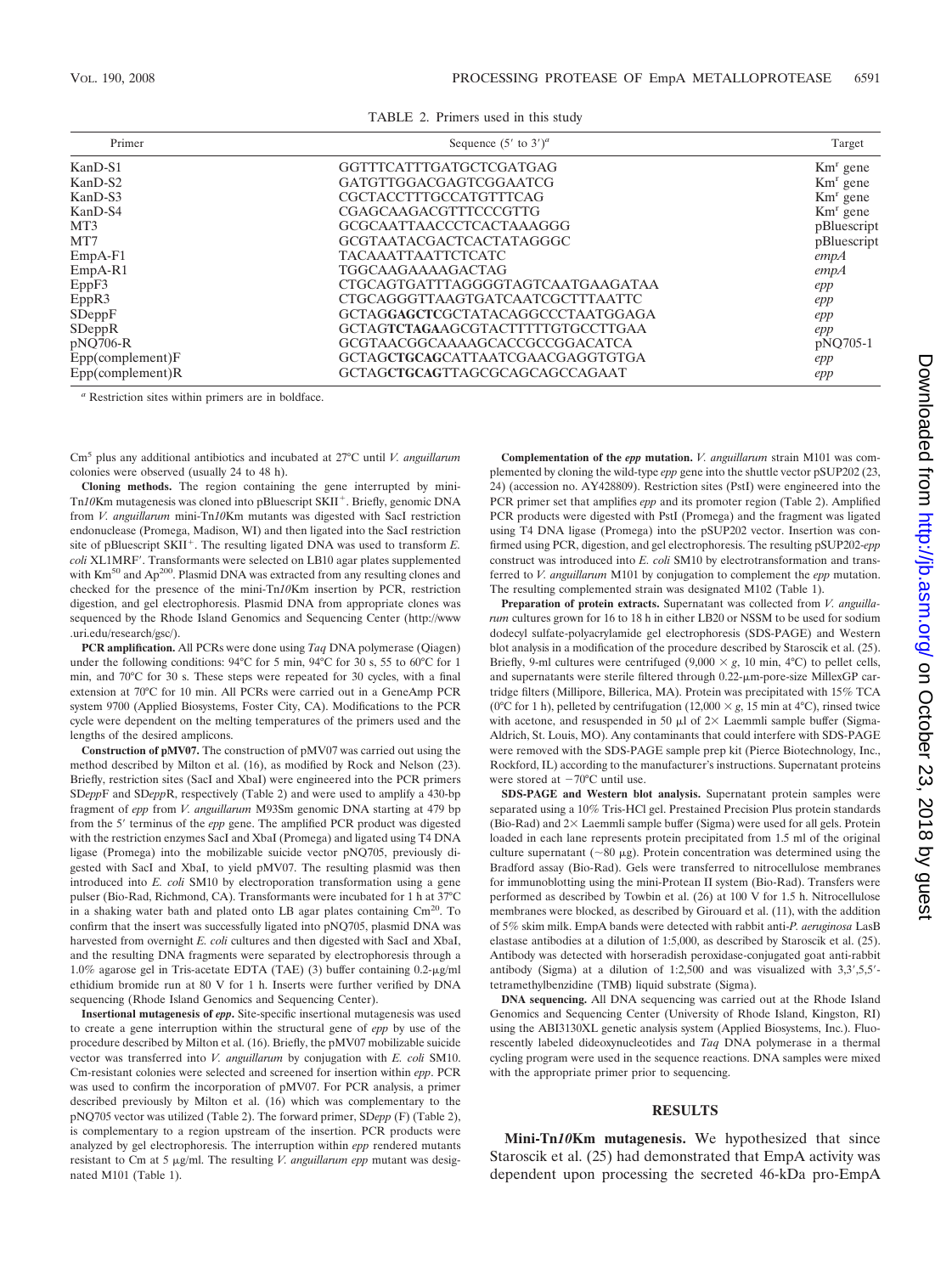

FIG. 1. (A) Maps of pMV01. *V. anguillarum* DNA, containing the EmpA-processing protease (*epp*) gene and flanking sequences, that was cloned into pBluescript SKII<sup>+</sup> (pMV07) and the adjacent hemolysin cluster 1 are shown. Genes coding for the following products are represented: phospholipase/lecithinase (*plp*), hemolysin (*vah1*), lactonizing lipase (*llpA*), lactonizing lipase activator (*llpB*), EmpA-processing protease (*epp*), putative glutamine amidotransferase (*gat*), putative exoprotease (*expA*), sensor protein (*cpxA*), transcriptional regulator (*cpxR*), putative periplasmic protein (*orfP*), thiol:disulfide interchange protein (*tdi*), and a putative homoserine kinase (*hsk*). Arrows indicate the direction of transcription. (B) Map of hemolysin cluster 1, containing a putative protease gene from *V. cholerae* O1 biovar El Tor strain N16961. Genes and the corresponding tag numbers coding for the following products are represented: lecithinase (*lec*), hemolysin (*hlyA*), chemotaxis transducer (*hlyB*), lipase accessory (*lipAB*), and putative metalloprotease (*prtV*). Arrows indicate the direction of transcription. Sizes are approximate.

into mature 36-kDa EmpA, a specific protease was responsible for the processing. Mini-Tn*10*Km mutagenesis (13) was used to create mutants of *V. anguillarum* M93Sm that exhibited altered protease activity. Approximately 3,000 mini-Tn*10*Km-containing colonies created by a single round of mutagenesis were screened for altered protease activity on NSSM-plus-1% skim milk agar plates by measuring the zones of proteolysis around the colonies after 24 h at 27°C. Several reduced-protease and protease-negative mutants were observed. A clone bank was created and screened by PCR with EmpA forward (EmpA-F1) and reverse (EmpA-R1) primers (Table 2) to identify any potential *empA* insertion mutants. One clone (MSD1; Table 1) that exhibited reduced protease activity compared to wild-type strain M93Sm and did not contain an insertion in *empA* was identified (data not shown). No protease-overproducing mutants were observed during the mini-Tn*10*Km mutagenesis screening.

**Cloning and identification of a** *V. anguillarum* **putative protease gene.** In order to identify and characterize the gene interrupted by the mini-Tn*10*Km insertion, the region surrounding the mini-Tn*10*Km insertion was cloned into the SacI site of pBluescript  $SKII^+$ . The resulting plasmid was designated pMV01 (Table 1). Restriction digestion of pMV01 using SacI yielded a 13 kbp insertion.

Forward and reverse primers from the mini-Tn*10*Km (KanDS1 and KanDS4) and modified T7 and T3 pBluescript-specific primers (Table 2) were used to initiate sequencing of pMV01. The sequence of the inserted DNA was determined by primer walking. DNA sequence analysis (GenBank accession number EU650390) by BLASTn and BLASTx (1) resulted in the identification of an open reading frame (containing the mini-Tn*10*Km insertion) encoding a 918-amino-acid putative protease previously undescribed for *V. anguillarum*. Additionally, several other previously unidentified genes, including those encoding a putative glutamine amidotransferase, a sensor protein, a transcriptional regulator, a periplasmic protein, a thiol:disulfide interchange protein, and a homoserine kinase as well as an additional putative extracellular protease were also found (Fig. 1A). The area containing the insertion was also found to contain the previously described lactonizing lipase activator gene (*llpB*), which is part of the *V. anguillarum* M93Sm hemolysin cluster 1 (*vah1* hemolysin gene cluster; GenBank accession number DQ008059) (23) (Fig. 1A). BLASTx analysis of the cloned region revealed that the amino acid sequence of *epp* is highly conserved in both *V. cholerae and V. splendidus*, as well as in several non-*Vibrio* species (Table 3). The *epp* amino acid sequence was found to have 78% identity and 88% similarity to the *prtV* protease of *V. cholerae*. It also shares sequence homology with immune inhibitor A (*inhA*) of *Aeromonas hydrophila* and peptidase M6 of *Shewanella* sp. strain MR-7 (Table 3). Additionally, SignalP 3.0 (4) analysis predicts that the *epp* gene product (Epp) contains a signal peptide sequence with a predicted cleavage site between amino acids 23 and 24, suggesting that Epp is an extracellular protease (data not shown).

**Effect of an** *epp* **mutation on protease activity.** An *epp* mutant of *V. anguillarum* M93Sm, M101, was created by single-

TABLE 3. Epp sequence similarity with proteins from other *Vibrio* and non-*Vibrio* species

|                                                             | GenBank       | Predicted protein<br>size (amino acid | $%$ Amino acid: |            |
|-------------------------------------------------------------|---------------|---------------------------------------|-----------------|------------|
| Epp or predicted protein showing homology to Epp            | accession no. | residues)                             | Identity        | Similarity |
| V. anguillarum M93Sm Epp protease                           | EU650390      | 918                                   | 100             | 100        |
| <i>V. cholerae</i> O1 biovar El Tor N16961 protease         | NP 232622     | 918                                   | 78              | 88         |
| <i>V. splendidus</i> protease                               | ZP 00988167   | 918                                   |                 | 88         |
| <i>Moritella</i> sp. strain PE36 protease                   | ZP 01897859   | 919                                   | 68              | 82         |
| Marinomonas sp. strain MED121 protease                      | ZP 01074777   | 840                                   | 63              | 76         |
| Aeromonas hydrophila immune inhibitor A                     | YP 857947     | 758                                   | 50              | 65         |
| Shewanella sp. strain MR-7 peptidase M6, immune inhibitor A | YP 736182     | 936                                   | 39              | 56         |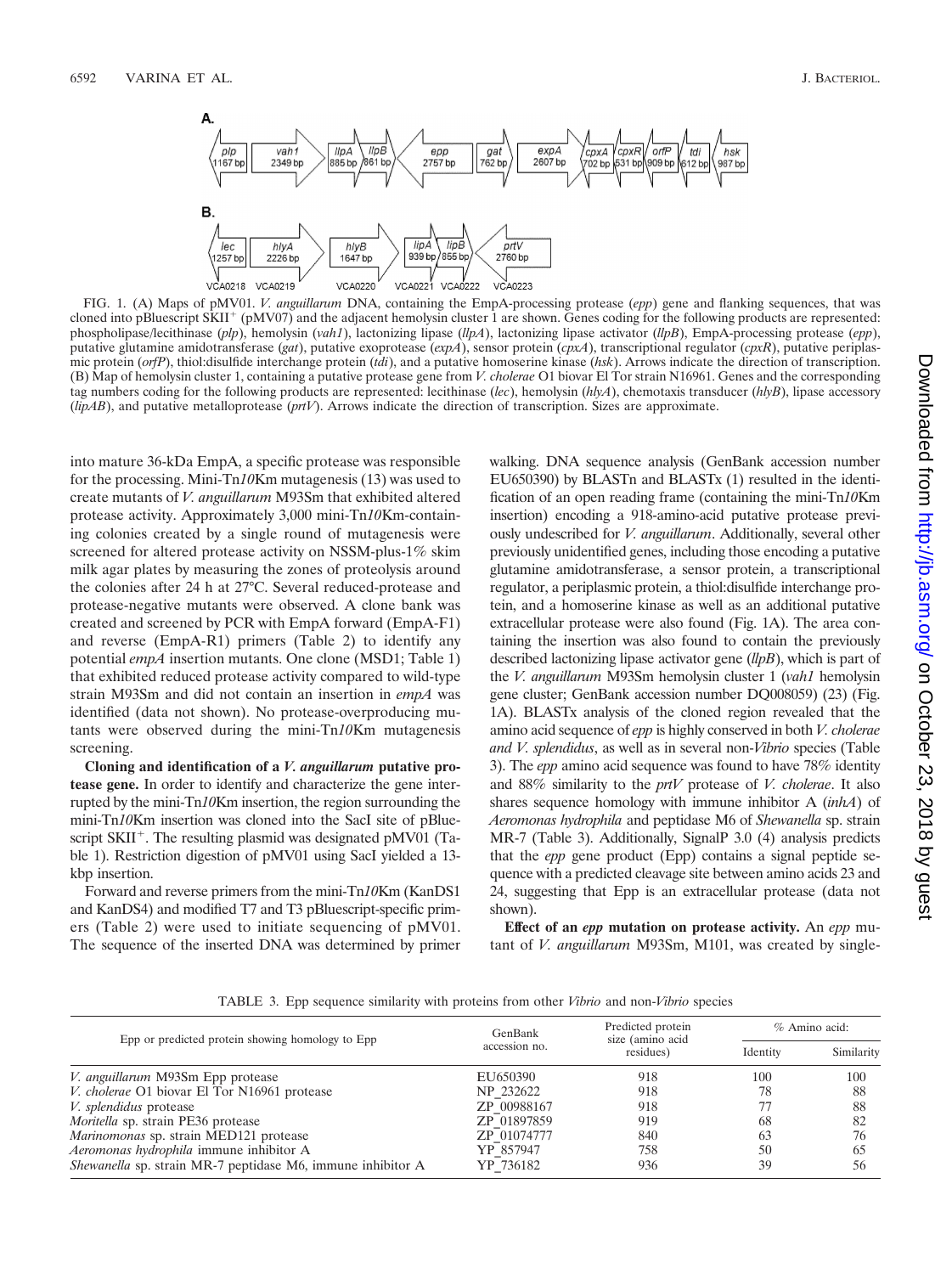

FIG. 2. Induction of protease activity in the wild-type strain (M93Sm [F]) and mutant strains (M99 [*empA* mutant] [f], M101 [*epp* mutant]  $[\triangle]$ , and M102 mutant  $[pSUPepp] [\triangledown]$  of *V. anguillarum* at high cell densities. Cultures were grown with shaking for 16 h in LB20 at 27°C. Cells were harvested by centrifugation, washed two times with NSS, and then resuspended in NSSM  $\sim 2 \times 10^9$  CFU/ml) at 27°C. Samples (1 ml) were taken at 0, 60, 120, and 180 min, and the supernatants were sterile filtered through a  $0.22$ - $\mu$ m filter. Protease activity was determined and then normalized to CFU as described by Denkin and Nelson (6). The data presented are from a representative experiment. Experiments were performed in triplicate and repeated at least three times. Error bars indicate one standard deviation.

crossover insertional mutagenesis (see Materials and Methods) to determine its effect on protease activity compared to what was seen for other *V. anguillarum* strains. The pNQ705- 1-derived suicide vector pMV07 (Table 1) was introduced into M93Sm by conjugation and inserted into *epp* via a singlecrossover event. PCR and sequence analysis confirmed that the insertion is located at bp 914 of the *epp* gene (data not shown). Experiments were carried out in LB20 and NSSM, and these experiments demonstrated that M101 grows at approximately the same rate  $(g = 0.5 h)$  and to the same cell density as the wild-type strain M93Sm in LB20 and NSSM, with maximum cell densities of 3.5  $\times$  10<sup>9</sup> CFU/ml and 4.1  $\times$  10<sup>9</sup> CFU/ml, respectively.

In order to demonstrate the effect of *epp* on secreted protease activity cultures of *V. anguillarum* strains M93Sm, M99 (*empA* mutant; Table 1), and M101, the strains were grown 16 h in LB20, washed twice in NSS, resuspended in NSSM at  $\sim$  2  $\times$  10<sup>9</sup> CFU/ ml, and incubated at 27°C. Samples (1 ml) were taken at 0, 60, 120, and 180 min, cell-free culture supernatants were assayed for protease activity, and their values were normalized to CFU (28). The data presented in Fig. 2 show that protease activity was induced in M93Sm culture supernatants by 120 min, reaching a maximum activity level of  $\sim 82$  U at 180 min. A low level of activity (8.1 U) was detected for M99 culture supernatant. No protease activity was detected for M101 culture supernatant (Fig. 2). In order to determine whether the mutation in *epp* was directly responsible for the loss of protease activity shown in Fig. 2, the wild-type *epp* gene was cloned into pSUP202, and the resulting plasmid, pSUP202-*epp* (Table 1), was introduced into M101 by conjugation. The complemented strain, M102, was able to restore the protease activity to  $\sim 73\%$  of that of the M93Sm wild-type strain (Fig. 2). These results demonstrate that the loss of a functional *epp* product results in a loss of protease activity, as observed for the M101 strain.

These data also suggest that Epp protease activity can be detected in the absence of EmpA, when cells are incubated in

mucus. No measurable protease activity was detected in the absence of Epp, which strongly suggests that Epp is the protease responsible for the activity observed for the *empA* mutant strain. Results also suggest that *epp* is directly involved in the processing of the *V. anguillarum* EmpA metalloprotease, and thus its product was designated as the EmpA-processing protease.

**Effect of an** *epp* **mutation on EmpA processing.** Since a mutation in *epp* resulted in a loss of protease activity when cells were incubated in mucus (Fig. 2), Western blot analysis was used to determine the role of *epp* in EmpA processing under the same conditions. Cultures of M93Sm, M99, and M101 were grown (18 h) to  $\sim$  2  $\times$  10<sup>9</sup> CFU/ml in NSSM. Culture supernatants were sterile filtered and used for determining protease activity and for TCA protein precipitation. The wild-type M93Sm had a protease activity of 176.6 U. No protease activity was detected for M101. M99 had a protease activity of 24.3 U, which is approximately 13% of the wild-type activity level (Fig. 3A). Complemented strain M102 restored protease activity to  $\sim$ 85% of wild-type levels (Fig. 3A), further suggesting that a functional *epp* product is necessary for protease activity in NSSM-grown cells. Note that unlike the previous experiment, which showed protease activity by LB20-grown stationaryphase cells induced with mucus for 3 h, this experiment used cells grown continuously in mucus to stationary phase (see Materials and Methods).

TCA-precipitated proteins from cell-free culture supernatants were separated by SDS-PAGE and transferred to a nitrocellulose membrane for Western blot analysis. The amount of protein loaded in each lane was equivalent to 1.5 ml of the original NSSM culture  $(\sim 80 \text{ µg})$ . Western blot analysis revealed two anti-LasB reactive bands in M93Sm culture supernatants with estimated molecular masses of  $\sim$ 46 kDa and  $\sim$ 36 kDa, representing pro-EmpA and mature EmpA, respectively (Fig. 3B, lane 2). Only the 46-kDa pro-EmpA could be detected in M101 supernatant (Fig. 3B, lane 4). M99 supernatant was used as a control and did not react with the anti-LasB antibodies (Fig. 3B, lane 3). Analysis of the complemented strain M102 culture supernatant revealed both pro-EmpA and mature EmpA bands equivalent in intensity to those observed for M93Sm supernatant (Fig. 3B, lane 5). These data show that Epp is responsible for the processing of the 46-kDa pro-EmpA form to the 36-kDa mature active enzyme.

**Mixing protease-negative culture supernatants results in protease activation.** Based on the results shown in Fig. 3B, we hypothesized that if Epp was not dependent on *empA* transcription, then it would be secreted into the supernatant. We have shown that M101 secretes pro-EmpA when cells are incubated in mucus, as seen in Fig. 3B. We speculated that M99 cultures produce and secrete Epp under the same conditions. Moreover, we also hypothesized that Epp produced and secreted by M99 can process pro-EmpA in M101 culture supernatants. To test this, cultures were grown 16 h in LB20, washed twice in NSS, resuspended in NSSM at  $\sim$  2  $\times$  10<sup>9</sup> CFU/ml, and incubated at 27°C for 180 min. Earlier results (Fig. 2) show that protease activity is fully induced by 180 min in wild-type strain M93Sm. At 180 min, cells from the M93, M99, and M101 NSSM cultures were harvested and supernatants were sterile filtered as described in Materials and Methods. Sterile-filtered cell-free supernatants from M99 and M101 were mixed in a 1:1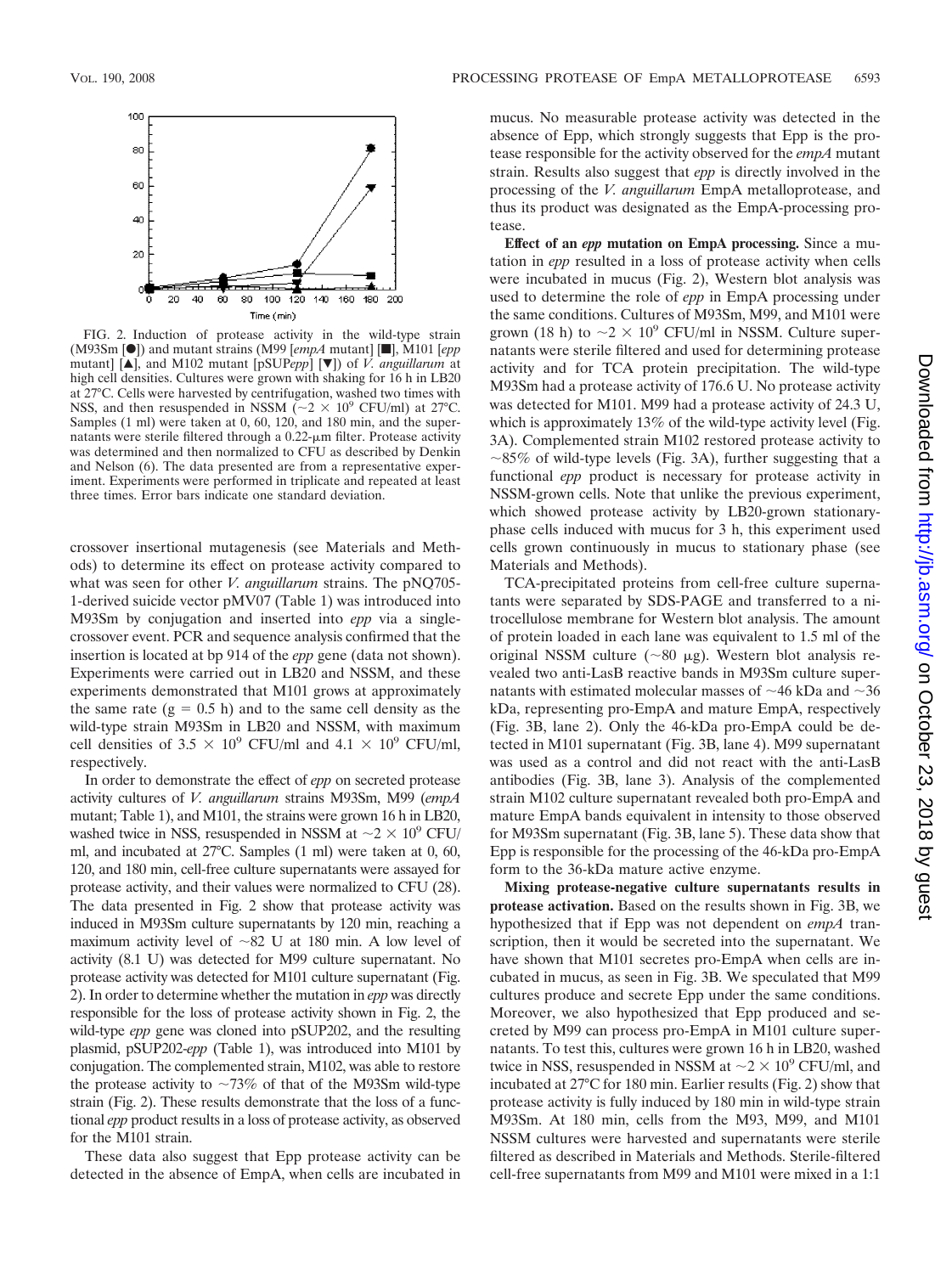

FIG. 3. (A) Protease activity of *V. anguillarum* strains M93Sm, M99 (*empA* mutant), M101 (*epp* mutant), and M102 (pSUP*epp*) grown to stationary phase in NSSM. Cultures were grown with shaking for 18 h in NSSM at 27°C ( $\sim$  2  $\times$  10° CFU/ml). Cells were harvested by centrifugation and the supernatants were filtered through a 0.22-µm filter. Protease activity was determined and normalized to CFU. Samples from left to right: M93Sm, M99, M101, and M102. The data presented are from a representative experiment. Experiments were performed in triplicate and repeated at least three times. Error bars indicate 1 standard deviation. (B) Western blot analysis of EmpA secretion and activation. TCA-precipitated proteins from 1.5 ml of 18-h cell-free culture supernatants (~80 µg protein) from strains M93Sm, M99 (*empA* mutant), M101 (*epp* mutant), and M102 (pSUP*epp*) grown in NSSM were separated by SDS-PAGE, transferred to nitrocellulose, probed with rabbit anti-LasB antibody followed by immunoglobulin G-labeled goat anti-rabbit antibody, and visualized using TMB as described in Materials and Methods. Lanes: 1, molecular size protein ladder; 2, M93Sm; 3, M99 (*empA* mutant); 4, M101 (*epp* mutant); 5, M102 (pSUP*epp*). The positions of secreted pro-EmpA (-48 kDa), and mature EmpA (-36 kDa) are indicated with arrows on the right. The data presented are from a representative experiment. Experiments were repeated at least three times.

ratio (mix 1) and incubated at 27°C for 4 h. Aliquots of M93Sm and M99/M101 (mix 1) cell-free supernatants were taken at 0, 1, 2, 3, and 4 h, and protease activities were determined by OD readings at 442 nm. The remaining M99 and M101 cell-free supernatants were incubated at 27°C for 2 h and were then mixed in a 1:1 ratio and incubated for an additional 2 h (mix 2). Aliquots of M99/M101 (mix 2) cell-free supernatant were taken at 0, 1, and 2 h. The protease activities of cell-free supernatants were determined by OD readings at 442 nm. Only trace amounts of protease activity were detected in unmixed M99 and M101 cell-free supernatants (Fig. 4). When M99 and M101 cell-free supernatants were mixed 1:1 in both M99/M101 (mix 1) and M99/M101 (mix 2), protease activity was detected by 1 h and then reached an activity level close to that of the wild type by 2 h. Activity did not increase with further incubation. Protease activity levels remained constant over a 24-h period (data not shown).

To show that the protease activity detected as shown in Fig. 4A was a result of pro-EmpA activation by Epp, M99/M101 (mix 1) and M99/M101 (mix 2) supernatants were analyzed by Western blotting. TCA-precipitated proteins from cell-free culture supernatants from the control strains (M93Sm, M99, and M101) as well as the supernatants from M99/M101 (mix 1) and M99/M101 (mix 2) were separated by SDS-PAGE and transferred to a nitrocellulose membrane. Western blotting revealed the presence of both pro- $EmpA$  ( $\sim$ 46 kDa) and mature EmpA  $(\sim]36$  kDa) in the M93Sm supernatant (Fig. 4B,

lane 2) as well as for M99/M101 (mix 1) and M99/M101 (mix 2) (Fig. 4C, lanes 2 and 3). Only pro-EmpA  $(\sim 46 \text{ kDa})$  could be detected in the M101 supernatant (Fig. 4B, lane 4). M99 did not react with anti-LasB antibodies (Fig. 4B, lane 3). It should be noted that the processed EmpA bands in the Western blot were fainter than those previously observed. The most likely explanation is the fact that the protein obtained from the experiment depicted in Fig. 4C was from cultures induced with mucus for 180 min rather than from cultures grown for 18 h in NSSM, as was the case in the experiment whose results are shown in Fig. 3B.

In all, these results support our hypothesis that the *epp* gene product is responsible for the processing of EmpA, and without a functional *epp* gene, EmpA is not able to be converted from the immature pro-EmpA form to the mature active enzyme.

#### **DISCUSSION**

Previous studies have shown that incubation of *V. anguillarum* in salmon GI mucus specifically induces a number of proteins (9), including the EmpA metalloprotease, during stationary phase (6). Western blot analysis using *V. anguillarum* M93Sm has shown that the cytoplasmic 66.7-kDa pre-pro-EmpA protein is secreted as an  $\sim$ 46-kDa proenzyme that is activated extracellularly by the removal of a 10-kDa peptide, resulting in the mature  $\sim$ 36-kDa enzyme (25). However, the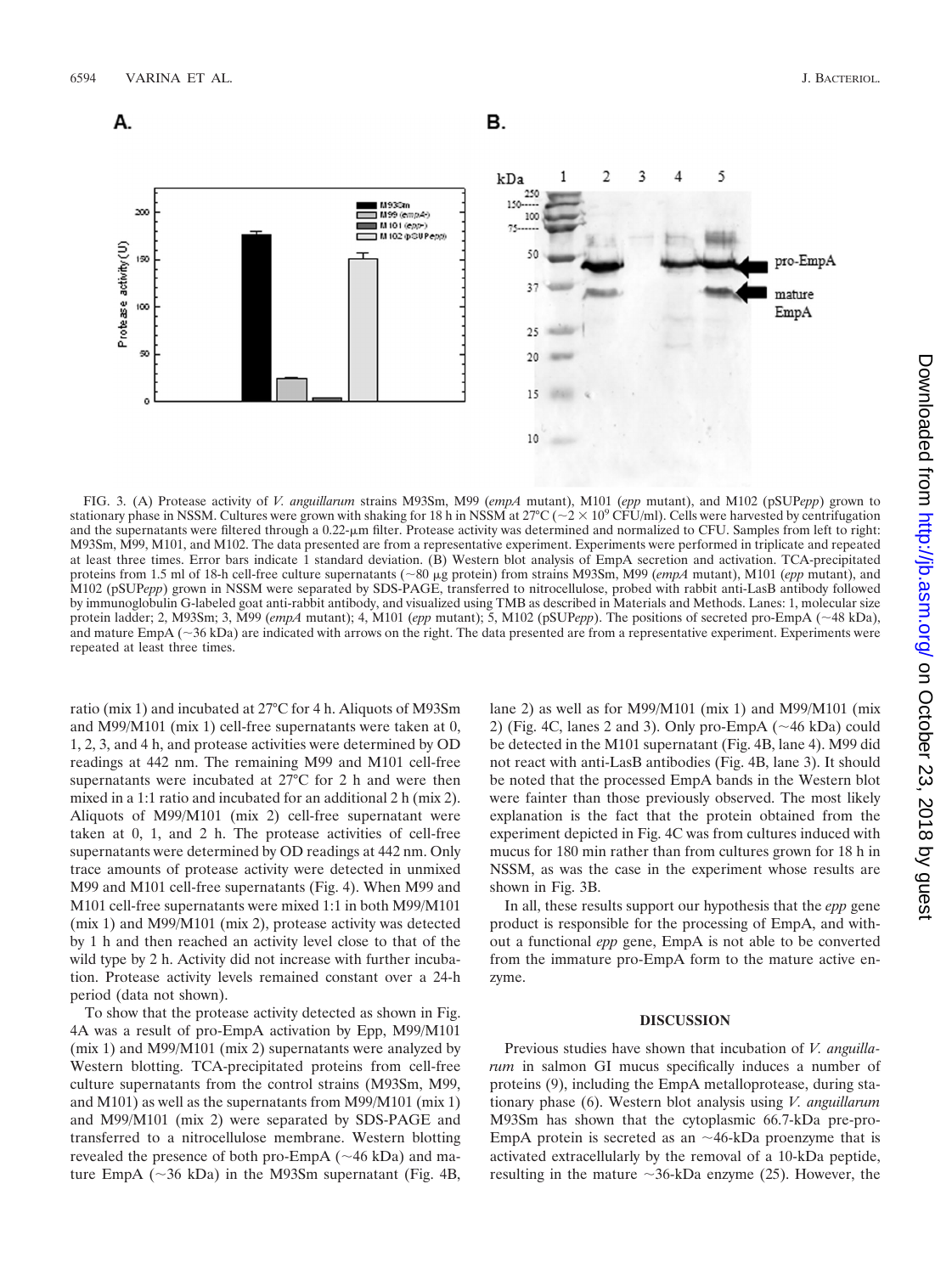

FIG. 4. (A) Protease activity of *V. anguillarum* strains (M93Sm [●], M99 [*empA* mutant] [▲], M101 [*epp* mutant] [▼], M99 plus M101 after first mixing  $[\blacksquare]$ , and M99 plus M101 after second mixing [O]). Cultures (10 ml) were grown with shaking for 16 h in LB20 at 27°C. Cells were harvested by centrifugation, washed two times with NSS, and then resuspended in NSSM ( $\sim$  2  $\times$  10<sup>9</sup> CFU/ml) at 27°C. Cells from all cultures were harvested at 180 min and the supernatants were sterile filtered through a 0.22-m filter. Aliquots (5 ml) of M99 and M101 culture supernatant were mixed 1:1 (mix 1) and incubated at 27°C with shaking. Remaining M99 and M101 culture supernatants (4 ml) were incubated separately at 27°C with shaking. Samples (750  $\mu$ l) of M99/M101 mix 1 supernatant were taken at 0, 1, 2, 3, and 4 h. Samples (750  $\mu$ l) of individual M99 and M101 supernatants were taken at 0, 1, and 2 h. At 2 h, M99 and M101 supernatants were mixed 1:1 (mix 2) and incubated at  $27^{\circ}$ C. Samples (600 µl) of mix 2 were taken at 0, 1, and 2 h after mixing (2, 3, and 4 h after the start of the experiment). M93Sm was used as a control. Protease activity was determined by OD readings at 442 nm (OD<sub>442</sub>). The data presented are from a representative experiment. Experiments were performed in triplicate and repeated at least three times. Error bars indicate 1 standard deviation. (B) Western blot of individual supernatants. TCA-precipitated proteins of cell-free supernatants from NSSM-grown cultures of M93Sm, M99 (*empA* mutant), and M101 (*epp* mutant) were separated by SDS-PAGE, transferred to nitrocellulose, probed with rabbit anti-LasB antibody followed by immunoglobulin G-labeled goat anti-rabbit antibody, and visualized using TMB liquid substrate as described in Materials and Methods. Lanes: 1, molecular size protein ladder; 2, M93Sm; 3, M99 (*empA* mutant); 4, M101 (*epp* mutant). (C) Western blot of M99/M101 mix 1 and M99/M101 mix 2. Lanes: 1, molecular size protein ladder; 2, M99/M101 mix 1 supernatant; 3, M99/M101 mix 2 supernatant. Positions of the secreted pro-EmpA ( $\sim$ 48 kDa) and mature EmpA enzyme ( $\sim$ 36 kDa) are indicated with arrows on the right. The data presented are from a representative experiment. Experiments were repeated at least three times.

gene(s) involved in the processing of the EmpA protein from a nascent protein to an active mature metalloprotease was unknown. Staroscik et al. (25) hypothesized that the most likely mechanism by which this occurs is via the production and secretion of an additional protease that acts to remove the propeptide from EmpA and activate the enzyme.

In this study, a single gene of *V. anguillarum* (*epp*) was identified and characterized with regard to its ability to promote the processing of extracellular pro-EmpA to mature EmpA. Initial mini-Tn*10*Km mutagenesis created a mutant of *V. anguillarum* (MSD1) that lost all extracellular protease activity found in the wild-type strain M93Sm (data not shown). The region surrounding the insertion mutation was cloned and sequenced, revealing the previously described hemolysin gene cluster 1 (*vah1* hemolysin gene cluster) (Fig. 1A) (23), as well as *epp*, which encodes a 918-amino-acid putative protease previously undescribed for *V. anguillarum*. A second *epp* mutation, M101, created by site-specific insertional mutagenesis, exhibited a phenotype identical to that of MSD1 and was used in all subsequent experiments.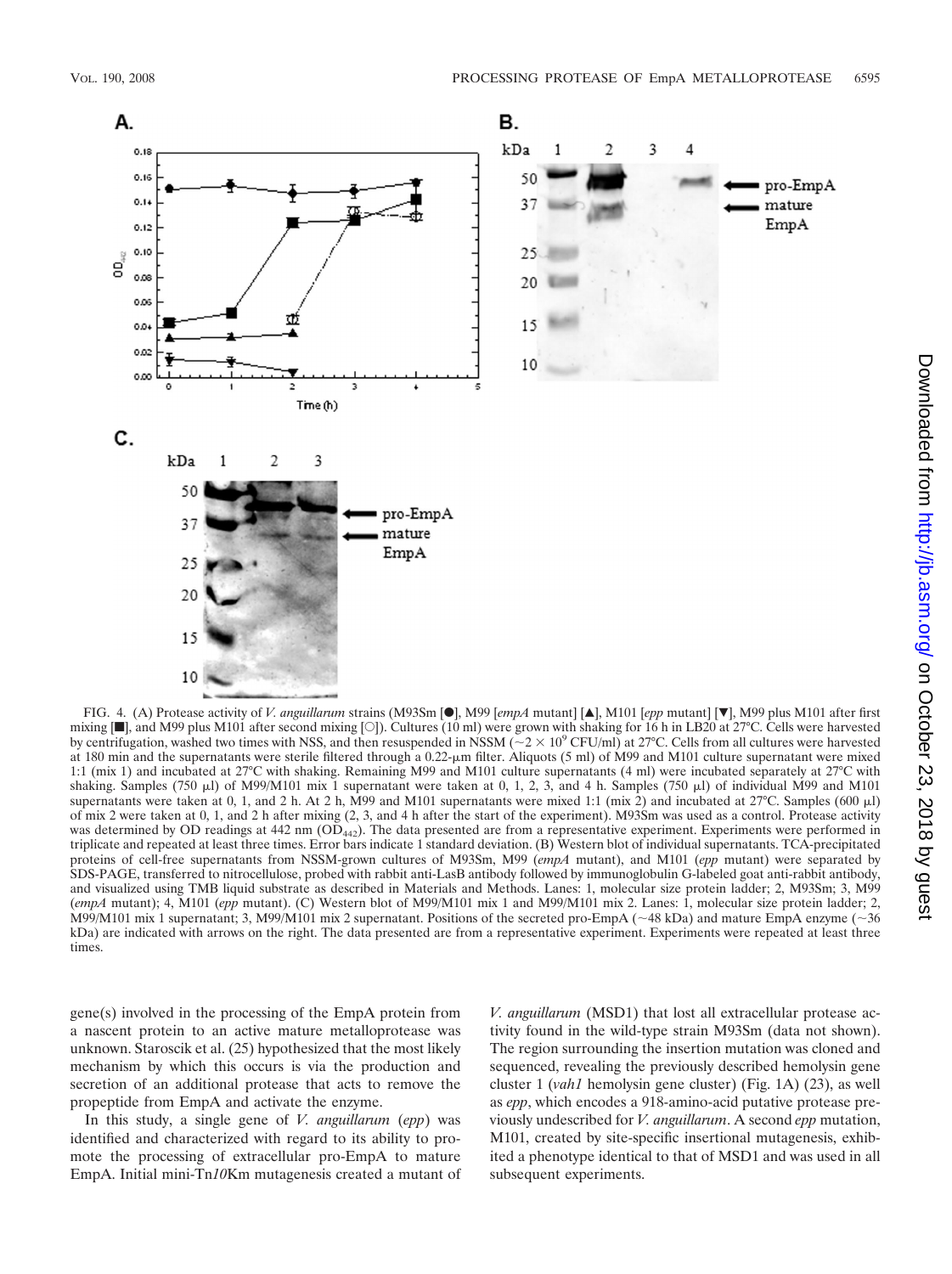The deduced amino acid sequences of the *V. anguillarum epp* gene and the previously reported *Vibrio cholerae* El Tor *prtV* gene show high degrees of identity and similarity, with an identity of 78% and a similarity of 88%. The Epp amino acid sequence also shares high degrees of homology with those of other putative proteases found in other *Vibrio* and non-*Vibrio* species (Table 3). As illustrated in Fig. 1A, the *epp* gene lies downstream from the *vah1* hemolysin gene cluster. The gene order of this region is identical to that found for the *V. cholerae hlyA* hemolysin (Fig. 1B) region, with the exception that *V. anguillarum* does not have a *hlyB* homologue (20). This gene arrangement is highly conserved in several other *Vibrio* species (8). It has been proposed that the genetic organization of this region of *V. cholerae*, which includes *prtV*, is part of a pathogenicity island encoding products capable of damaging host cells (20). Moreover, it suggests a possible role for PrtV in *V. cholerae*, as a processing protease for the HA/protease (a homologue of EmpA). This may also be the case for other *epp* homologues which have yet to be fully characterized.

Protease activity was lost in M101 NSSM-grown cultures, and Western blot analysis revealed only the  $\sim$ 46-kDa pro-EmpA present in the cell-free supernatant. Taken together, these data strongly suggest that Epp is the protease responsible for the cleavage of the 10-kDa EmpA propeptide from pro-EmpA to yield mature active EmpA. The presence of stable pro-EmpA in M101 supernatant supports the findings reported by Staroscik et al. (25), suggesting that EmpA activation is not autolytic. The *epp* mutation was complemented in the M102 strain, restoring protease activity to wild-type levels. Western blots of M102 NSSM-grown supernatants revealed mature EmpA bands comparable to those observed for wild-type strain M93Sm, thereby providing further evidence to support Epp as being the EmpA-processing protease. The ability of M102 to fully complement the *epp* mutation shows that *epp* is directly responsible for the differences observed between M93Sm and M101 with regard to protease activity and EmpA processing. Further, the gene orientation of the region containing *epp* strongly suggests that our findings are not the result of a *cis* polar effect. We have shown that the *epp* gene product, Epp, is a protease that is responsible for the processing and activation of pro-EmpA to the active mature metalloprotease.

Recent studies using recombinant EmpA synthesized in *E. coli* (29–31) have suggested that the presence of a stable  $\sim$ 36kDa EmpA form is the result of a thermoinduced self-proteolysis of a 44.6-kDa precursor (30). The 36-kDa peptide was detected only if protein samples were boiled prior to SDS-PAGE and Western blot analysis (29–31). Similar results were obtained using *V. anguillarum* W-1 supernatant (31). Our results, however, revealed no difference in EmpA processing between boiled and nonboiled samples (data not shown). Western blot analysis showed that M101 pro-EmpA could not be converted to the 36-kDa form by boiling. Also, the amount of mature -36-kDa EmpA did not increase if samples were boiled when equal amounts of protein were analyzed in either the wild type or the complemented strain. Perhaps the heatinduced proteolysis of recombinant EmpA was an artifact of cloning into *E. coli*, or it may have been specific to the EmpA of *V. anguillarum* W-1 (31); however, we were unable to observe heat-induced proteolysis. In contrast, our data clearly demonstrate that in *V. anguillarum* M93Sm, the conversion of  $\sim$ 46-kDa pro-EmpA to mature  $\sim$ 36-kDa EmpA requires *epp*.

When M99 and M101 supernatants were mixed in a 1:1 ratio, protease activity quickly approached wild-type levels. This protease activity was stable and remained constant over a 24-h period (data not shown). Western blots reveal that Epp is secreted by M99 (*empA* null mutant) into the culture supernatant, where it is stable and able to process pro-EmpA secreted by M101 (*epp* null mutant) to the mature EmpA protease. Thus, our data demonstrate that pro-EmpA processing occurs extracellularly and is mediated by the secreted protease, Epp. This provides insight into the regulation of *empA* and *epp*. EmpA secretion is independent of *epp* transcription and Epp secretion is independent of *empA* transcription. Both of these proteins are secreted into the culture supernatant independent of one another when cells are grown in salmon GI mucus. We have consistently detected low levels of protease activity in M99 EmpA-free supernatants by use of assays with azocasein. The protease activity levels of these cultures are always low, 5 to 10% of the activity seen for wild-type cultures. This seems to suggest that Epp has some general protease activity and is able to react with azocasein. It also suggests that Epp is secreted at low levels compared to those for EmpA secretion in NSSM culture conditions.

Previous studies by Denkin and Nelson (7) have demonstrated that the regulation of *empA* transcription is complex, requiring RpoS and VanT (a LuxR homologue), and is also positively affected by salmon GI mucus. Preliminary observations suggest that *epp* transcription is also positively regulated by salmon GI mucus.

Extracellular proteases are virulence factors for many pathogenic bacteria and are highly regulated proteins that are activated in response to different environmental factors. For example, the *V. cholerae* HA/protease (Hap) has been shown to nick and activate the A subunit of cholera enterotoxin (5), and the *V. vulnificus* Vvp metalloprotease causes a hemorrhagic reaction by degrading type IV collagen in basement membranes (17). The LasB elastase of *P. aeruginosa* is required for tissue destruction during opportunistic infections (18). These proteases are highly homologous to EmpA metalloprotease of *V. anguillarum* (6, 7, 16).

How secreted proteases are processed extracellularly to become active virulence factors is not fully understood. Multiple processing steps have been proposed for several other EmpA homologues, such as the Hap protease of *V. cholerae* (12), the Vvp protease of *V. vulnificus* (17), and the LasB elastase of *P. aeruginosa* (16). The Hap protease undergoes several steps of processing, including cleavage of the signal peptide of the 69.3-kDa propeptide to generate a 45-kDa form. It undergoes further proteolytic processing of the C-terminal region to form the mature 32-kDa enzyme (12). In in vivo systems, the 45-kDa form can be processed to the 35-kDa form autolytically as well as by other general proteases found in the intestine. Additional studies have shown that HA/protease has bifunctional properties; the 45-kDa form is responsible for the enterotoxic response and the fully processed 35-kDa protease causes the HA activity responsible for the cytotoxic effects caused by this organism (10). We note that the processing of the pro-LasA to mature LasA protease in *P. aeruginosa* has been shown to involve the action of other secreted proteases, including elas